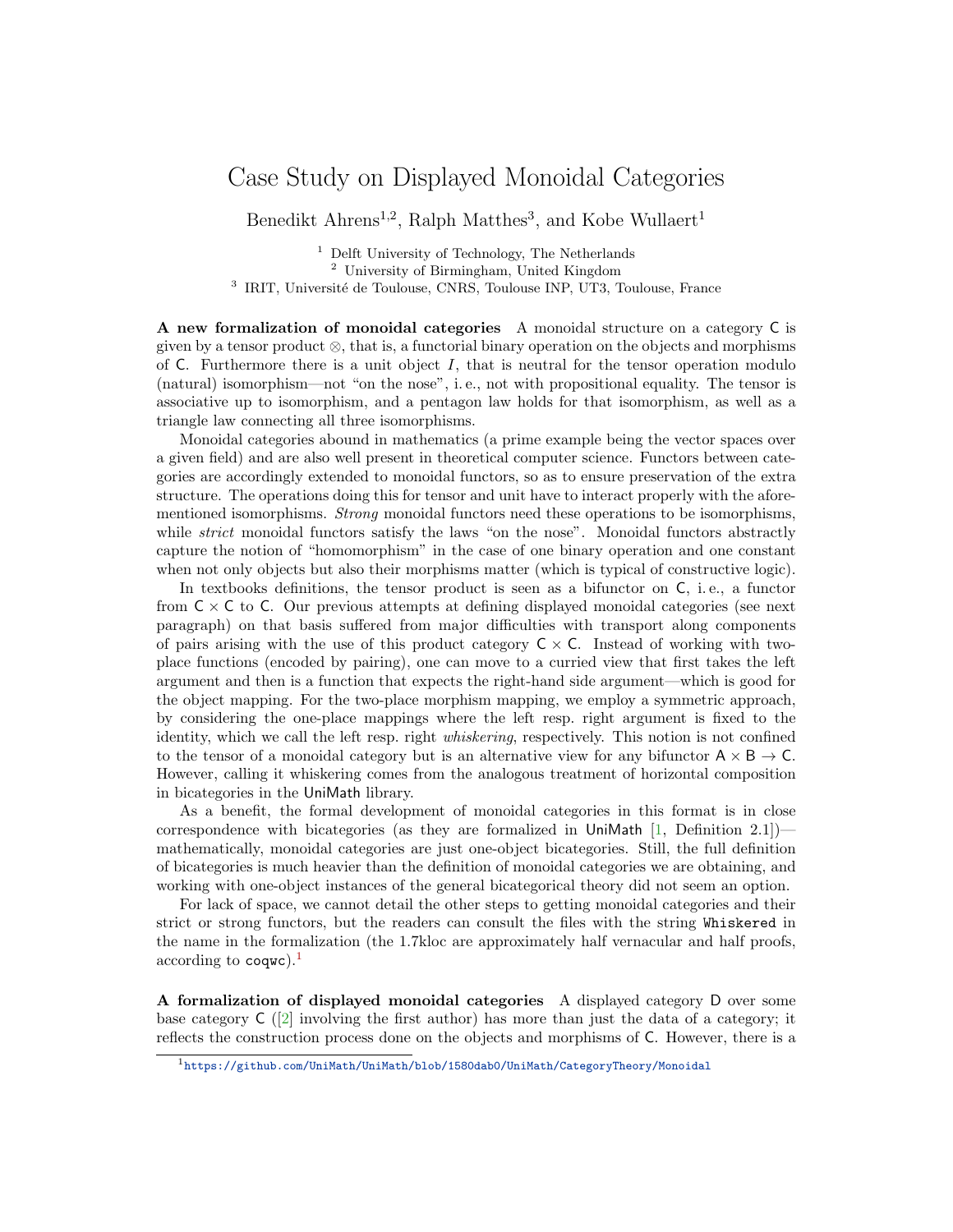generic construction of an "ordinary" category from  $D$ , the total category  $\int D$ , and a forgetful functor  $\pi_1$  down back to C. The notion of displayed category has led to "displayed versions" of numerous categorical concepts and is seen to have potential for much more [\[5\]](#page-2-2). In general, "displaying" means constructing out of the ingredients of the underlying structure in a concise way avoiding copying as much as possible.

Of special interest to our application is the identification of a class of functors  $F$  from  $\mathsf C$  to  $\int$ D that have  $\pi_1 \circ F = 1_C$ . This has been formalized in the UniMath library as "sections",<sup>[2](#page-1-0)</sup> for which such a functor  $F$  can be generically constructed. Of course, this is not formulated in terms of the total category but gives adaptations of the functor laws to hold "over" C. By working with sections, we efficiently replace the very cumbersome use of  $\pi_1 \circ F = 1_{\mathsf{C}}$  as an equation between functors for rewriting (functor equality is very bad for rewrites from the point of view of intensional type theory) by definitional equality. Let us mention that displayed notions in general provide better behaviour w. r. t. equality reasoning: much less transport operations along equational hypotheses are needed than when directly working with the total categories.

Given a monoidal category C in the whiskered format and a displayed category D over (the base category of) C, we add a tensor "over" the tensor of C (as a displayed bifunctor, similarly defined in whiskered format) and add the other ingredients and laws to have a definition of displayed monoidal category  $D^+$ . A corresponding total (curried) monoidal category  $\int D^+$  is then obtained, with a forgetful functor  $\pi_1$  back to C that we show to be strict monoidal.

Then, we identify a class of strong monoidal functors F from C to  $\int D^+$  s.t.  $\pi_1 \circ F = 1_C$ with a concise description in terms of  $D^+$ , which gives the notion of strong monoidal sections.

Application scenario Recent work [\[3,](#page-2-3) §4.3] involving the first and second authors attempted to establish a bijection between a class of parameterized distributivities (given actions in the sense of Janelidze and Kelly [\[4\]](#page-2-4) as strong monoidal functors into some functor category) and the monoidal sections for a specially crafted displayed monoidal category (the interested reader may consult the high-level description there—the details go far beyond the capacity of the present abstract). However, in that attempt, the authors tried to work with a naive definition of monoidal sections based on the "classical" bifunctorial view of the tensor; this definition generated many problems with transport, lack of implicit argument synthesis of Coq and an unpleasant need for re-packaging tuples. Consequently, for that work, only a function in one direction could be constructed.

Using our new definition of monoidal category and the resulting workable definition of displayed monoidal category, we have been able to construct the full bijection: we have constructed the missing function, using the aforementioned monoidal sections of that displayed monoidal category as its domain, and shown that the two functions are inverse to each other (for a bicategorical generalization). We have thus solved the open question of [\[3,](#page-2-3) §4.3]; furthermore, the compilation time of the respective file<sup>[3](#page-1-1)</sup> is  $53\%$  less than for the original one.<sup>[4](#page-1-2)</sup>

Conclusion We have introduced displayed monoidal categories, with a focus on implementation and use in the UniMath library. The case study of 2.1kloc (code mostly not written from scratch but adapted from the earlier approach) validates this approach. As future work, we see basing also the notion of action-based strength on our new format for monoidal categories.

<span id="page-1-0"></span><sup>2</sup>[https://github.com/UniMath/UniMath/blob/1580dab0/UniMath/CategoryTheory/DisplayedCats/](https://github.com/UniMath/UniMath/blob/1580dab0/UniMath/CategoryTheory/DisplayedCats/Constructions.v#L399) [Constructions.v#L399](https://github.com/UniMath/UniMath/blob/1580dab0/UniMath/CategoryTheory/DisplayedCats/Constructions.v#L399)

<span id="page-1-1"></span> $^3$ [https://github.com/UniMath/UniMath/blob/1580dab0/UniMath/Bicategories/MonoidalCategories/](https://github.com/UniMath/UniMath/blob/1580dab0/UniMath/Bicategories/MonoidalCategories/ActionBasedStrongFunctorsWhiskeredMonoidal.v) [ActionBasedStrongFunctorsWhiskeredMonoidal.v](https://github.com/UniMath/UniMath/blob/1580dab0/UniMath/Bicategories/MonoidalCategories/ActionBasedStrongFunctorsWhiskeredMonoidal.v)

<span id="page-1-2"></span><sup>4</sup>43s versus 92s wall clock time measured on current Intel processor in single-thread compilation.